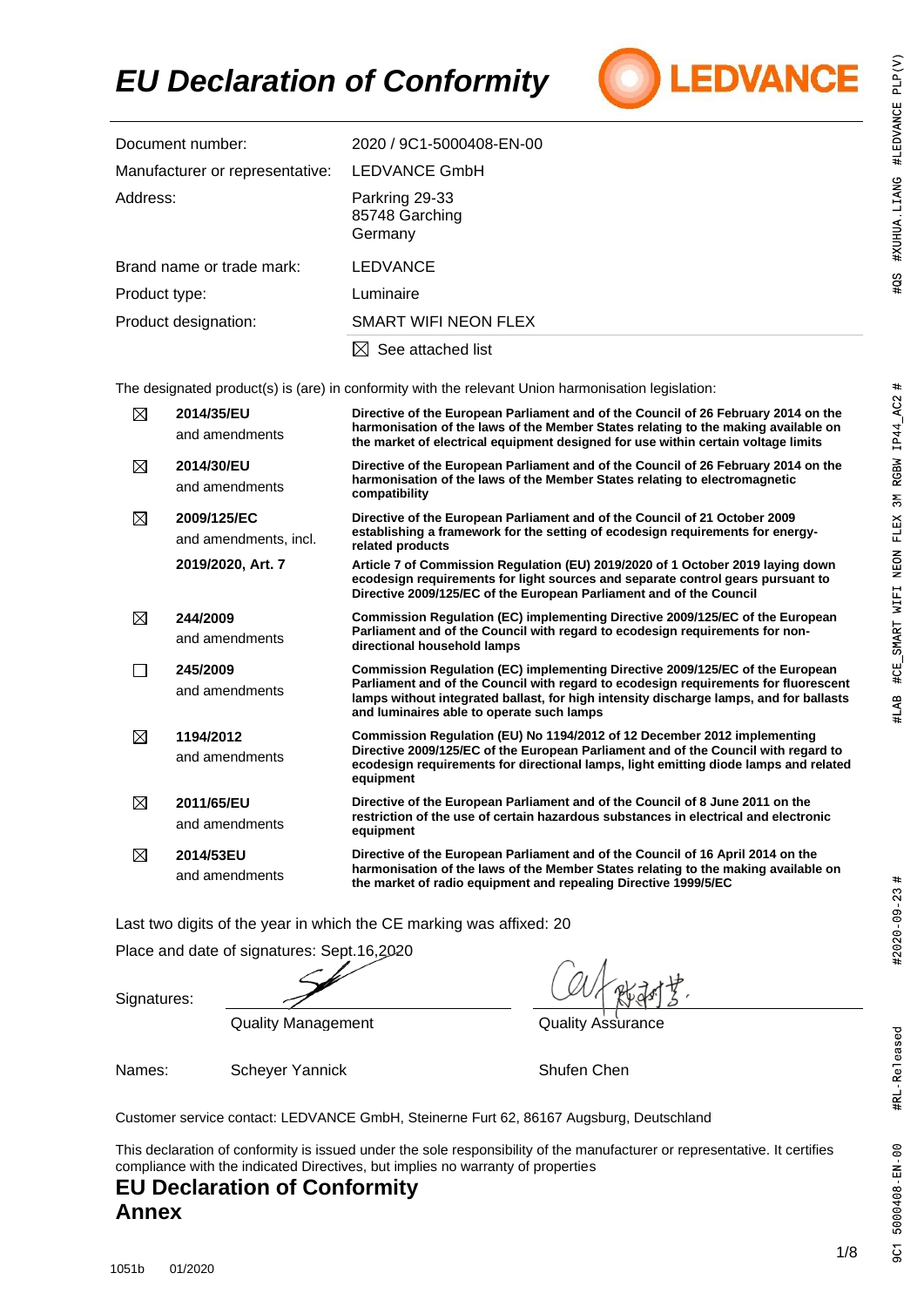2020 / 9C1- The conformity of the designated product(s) with the provisions of the European Low Voltage **Directive 2014/35/EU** is given by the compliance with the following European Standard(s) or other specifications. If not elsewhere/otherwise indicated the edition/amendment as referenced below applies.

| $\Box$                   | EN 60155:<br>1995 + A1:1995 + A2:2007                                | Glow-starters for fluorescent lamps                                                                                                |
|--------------------------|----------------------------------------------------------------------|------------------------------------------------------------------------------------------------------------------------------------|
|                          | EN 60432-1:<br>2000 + A1:2005 + A2:2012                              | Incandescent lamps - Safety specifications - Part 1: Tungsten filament lamps<br>for domestic and similar general lighting purposes |
| $\Box$                   | EN 60432-2:<br>2000 + A1:2005 + A2:2012                              | Incandescent lamps - Safety specifications - Part 2: Tungsten halogen lamps<br>for domestic and similar general lighting purposes  |
| $\mathsf{L}$             | EN 60432-3:<br>2013                                                  | Incandescent lamps - Safety specifications - Part 3: Tungsten halogen lamps<br>(non-vehicle)                                       |
| $\boxtimes$              | EN 60598-1:<br>$2015 + A1:2018$                                      | Luminaires - Part 1: General requirements and tests                                                                                |
| $\boxtimes$              | EN 60598-2-1:<br>1989                                                | Luminaires - Part 2-1: Particular requirements - Fixed general purpose<br><b>luminaires</b>                                        |
| $\Box$                   | EN 60598-2-2:<br>2012                                                | Luminaires - Part 2-2: Particular requirements - Recessed luminaires                                                               |
| $\Box$                   | EN 60598-2-3:<br>$2003 + A1:2011$                                    | Luminaires - Part 2-3: Particular requirements - Luminaires for road and street<br>lighting                                        |
| $\mathsf{L}$             | EN 60598-2-4:<br>2018                                                | Luminaires - Part 2-4: Particular requirements - Portable general purpose<br><b>luminaires</b>                                     |
| $\mathbb{R}^n$           | EN 60598-2-5:<br>2015                                                | Luminaires - Part 2-5: Particular requirements - Floodlights                                                                       |
| $\mathsf{L}$             | EN 60598-2-6:<br>1994 + A1:1997                                      | Luminaires - Part 2-6: Particular requirements - Luminaires with built-in<br>transformers for filament lamps                       |
| $\mathsf{L}$             | EN 60598-2-7:<br>1989 + A2:1996 + A13:1997                           | Luminaires - Part 2-7: Particular requirements - Portable luminaires for garden<br>use                                             |
| $\mathbb{R}^n$           | EN 60598-2-8:<br>2013                                                | Luminaires - Part 2-8 : Particular requirements - Handlamps                                                                        |
| $\mathsf{L}$             | EN 60598-2-10:<br>2003                                               | Luminaires - Part 2-10: Particular requirements - Portable luminaires for<br>children                                              |
| h.                       | EN 60598-2-12:<br>2013                                               | Luminaires - Part 2-12: Particular requirements - Mains socket-outlet mounted<br>nightlights                                       |
| $\mathsf{L}$             | EN 60598-2-13:<br>2006 + A1 2012                                     | Luminaires - Part 2-13: Particular requirements - Ground recessed luminaires                                                       |
| $\overline{\phantom{a}}$ | EN 60598-2-20:<br>2015                                               | Luminaires - Part 2-20: Particular requirements - Lighting chains                                                                  |
|                          | EN 60598-2-22:<br>2014                                               | Luminaires - Part 2-22: Particular requirements - Luminaires for emergency<br>lighting                                             |
| $\mathsf{L}$             | EN 60598-2-24:<br>2013                                               | Luminaires - Part 2-24: Particular requirements - Luminaires with limited surface<br>temperatures                                  |
| $\mathbf{L}$             | EN 60950-1: $2006 +$<br>$A11:2009 + A1:2010 +$<br>A12:2011 + A2:2013 | Information technology equipment - Safety - Part 1: General requirements                                                           |
|                          | EN 60968:<br>2015                                                    | Self-ballasted lamps for general lighting services - Safety requirements                                                           |
|                          | EN 61195:                                                            | Double-capped fluorescent lamps - Safety specifications                                                                            |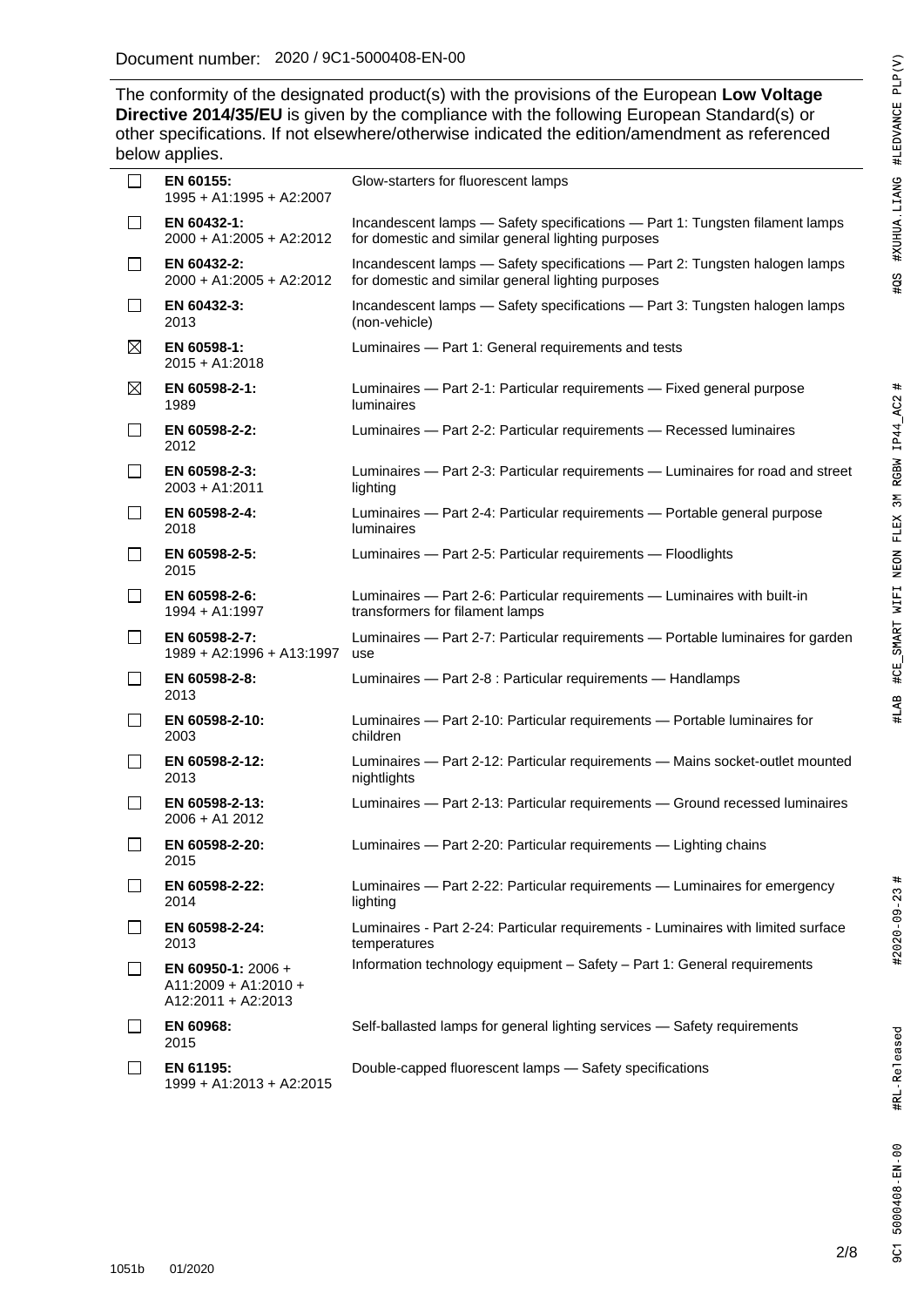# #LAB #CE\_SMART WIFI NEON FLEX 3M RGBW IP44\_AC2 #

Document number: 2020 / 9C1-5000408-EN-00

2020 / 9C1- The conformity of the designated product(s) with the provisions of the European Low Voltage **Directive 2014/35/EU** is given by the compliance with the following European Standard(s) or other specifications. If not elsewhere/otherwise indicated the edition/amendment as referenced below applies.

| . .          |                                                        |                                                                                                                                                                                     |
|--------------|--------------------------------------------------------|-------------------------------------------------------------------------------------------------------------------------------------------------------------------------------------|
| $\mathsf{L}$ | EN 61199:<br>2011 + A2:2015                            | Single-capped fluorescent lamps - Safety specifications                                                                                                                             |
| $\boxtimes$  | EN 61347-1:<br>2015                                    | Lamp controlgear - Part 1: General and safety requirements                                                                                                                          |
| $\Box$       | EN 61347-2-1:<br>2001 + A1:2006 + A2:2014              | Lamp controlgear — Part 2-1: Particular requirements for starting devices (other<br>than glow starters)                                                                             |
| $\Box$       | EN 61347-2-2:<br>2012                                  | Lamp controlgear - Part 2-2: Particular requirements for d. c. or a. c. supplied<br>electronic step-down convertors for filament lamps                                              |
| $\Box$       | EN 61347-2-3:<br>2011                                  | Lamp controlgear - Part 2-3: Particular requirements for a. c. and/or d. c.<br>supplied electronic ballasts for fluorescent lamps                                                   |
| $\perp$      | EN 61347-2-7:<br>2012                                  | Lamp controlgear - Part 2-7: Particular requirements for battery supplied<br>electronic controlgear for emergency lighting (self-contained)                                         |
| $\perp$      | EN 61347-2-8:<br>2001 + A1:2006                        | Lamp controlgear - Part 2-8: Particular requirements for ballasts for fluorescent<br>lamps                                                                                          |
| $\Box$       | EN 61347-2-9:<br>2013                                  | Lamp controlgear - Part 2-9: Particular requirements for ballasts for discharge<br>lamps (excluding fluorescent lamps)                                                              |
| $\perp$      | EN 61347-2-10:<br>2001 + A1:2009                       | Lamp controlgear - Part 2-10: Particular requirements for electronic invertors<br>and convertors for high-frequency operation of cold start tubular discharge lamps<br>(neon tubes) |
| $\boxtimes$  | EN 61347-2-11:<br>2001+ A1:2019                        | Lamp controlgear - Part 2-11: Particular requirements for miscellaneous<br>electronic circuits used with luminaires                                                                 |
| $\perp$      | EN 61347-2-12:<br>2005 + A1:2010                       | Lamp controlgear - Part 2-12: Particular requirements for d. c. or a. c. supplied<br>electronic ballasts for discharge lamps (excluding fluorescent lamps)                          |
| $\boxtimes$  | EN 61347-2-13:<br>2014+ A1:2017                        | Lamp controlgear - Part 2-13: Particular requirements for d. c. or a. c. supplied<br>electronic controlgear for LED modules                                                         |
| U            | EN 61549:<br>$2003 + A1:2005 + A2:2010$<br>$+ A3:2012$ | Miscellaneous lamps                                                                                                                                                                 |
| $\boxtimes$  | <b>EN IEC62031:</b><br>2020                            | LED modules for general lighting - Safety specifications                                                                                                                            |
| $\Box$       | EN 62034:<br>2012                                      | Automatic test systems for battery powered emergency escape lighting                                                                                                                |
| $\mathsf{L}$ | EN 62035: 2014                                         | Discharge lamps (excluding fluorescent lamps) - Safety specifications                                                                                                               |
|              | EN 62368-1: 2014                                       | Audio/video, information and communication technology equipment - Part 1:<br>Safety requirements                                                                                    |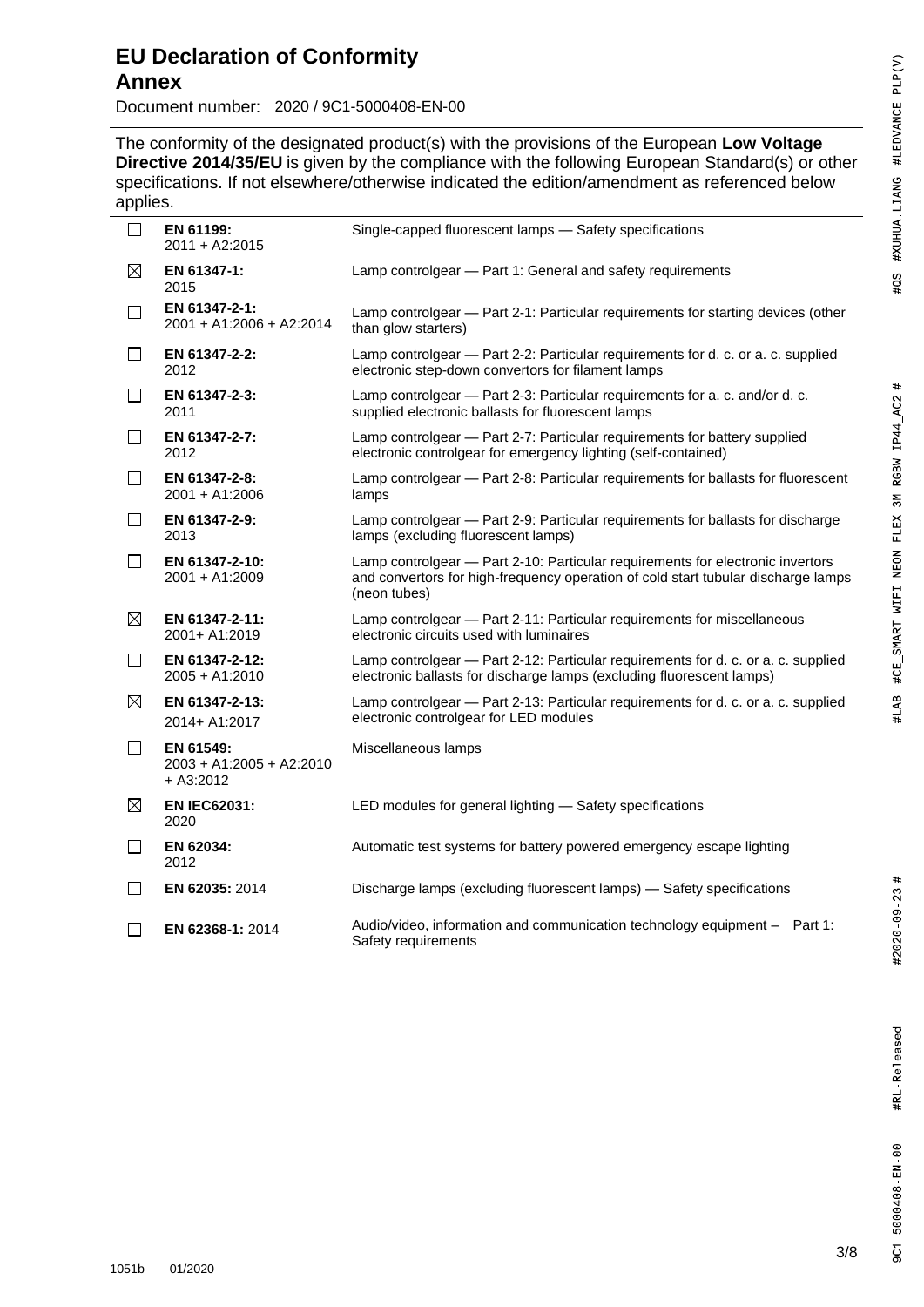# **EU Declaration of Conformity Annex**

Document number: 2020 / 9C1-5000408-EN-00

2020 / 9C1- The conformity of the designated product(s) with the provisions of the European Low Voltage **Directive 2014/35/EU** is given by the compliance with the following European Standard(s) or other specifications. If not elsewhere/otherwise indicated the edition/amendment as referenced below applies.

| ⊠ | EN 62493:<br>2015                          | Assessment of lighting equipment related to human exposure to electromagnetic<br>fields                                                                                                                                                                                    |
|---|--------------------------------------------|----------------------------------------------------------------------------------------------------------------------------------------------------------------------------------------------------------------------------------------------------------------------------|
|   | EN 62532:<br>2011                          | Fluorescent induction lamps - Safety specifications                                                                                                                                                                                                                        |
|   | EN 62560:<br>$2012 + A1:2015$              | Self-ballasted LED-lamps for general lighting services by voltage $> 50$ V — Safety<br>specifications                                                                                                                                                                      |
|   | EN 62838:<br>2016                          | LEDsi lamps for general lighting services with supply voltages not exceeding 50 V<br>a.c. r.m.s. or 120 V ripple free d.c. - Safety specifications<br>Consumer goods with a voltage below 50 V are dealt with by the General Product Safety Directive<br>(GPSD) 2001/95/EC |
|   | EN 60669-2-1:<br>2004 + A1:2009 + A12:2010 | Switches for household and similar fixed electrical installations - Part 2-1:<br>Particular requirements - Electronic switches (IEC 60669-2-1:2002, modified) /<br>Corrected and reprinted in 2007-12                                                                      |
|   | EN 62471:<br>2008                          | Photobiological safety of lamps and lamp systems                                                                                                                                                                                                                           |
|   | EN 62733:<br>2015                          | Programmable components in electronic lamp controlgear                                                                                                                                                                                                                     |
|   | EN 62776:<br>2015                          | Double-capped LED lamps designed to retrofit linear fluorescent lamps - Safety<br>specifications                                                                                                                                                                           |
| ⊠ | EN 60598-2-21:<br>2015                     | Luminaires - Part 2-21: Particular requirements - Rope Lights                                                                                                                                                                                                              |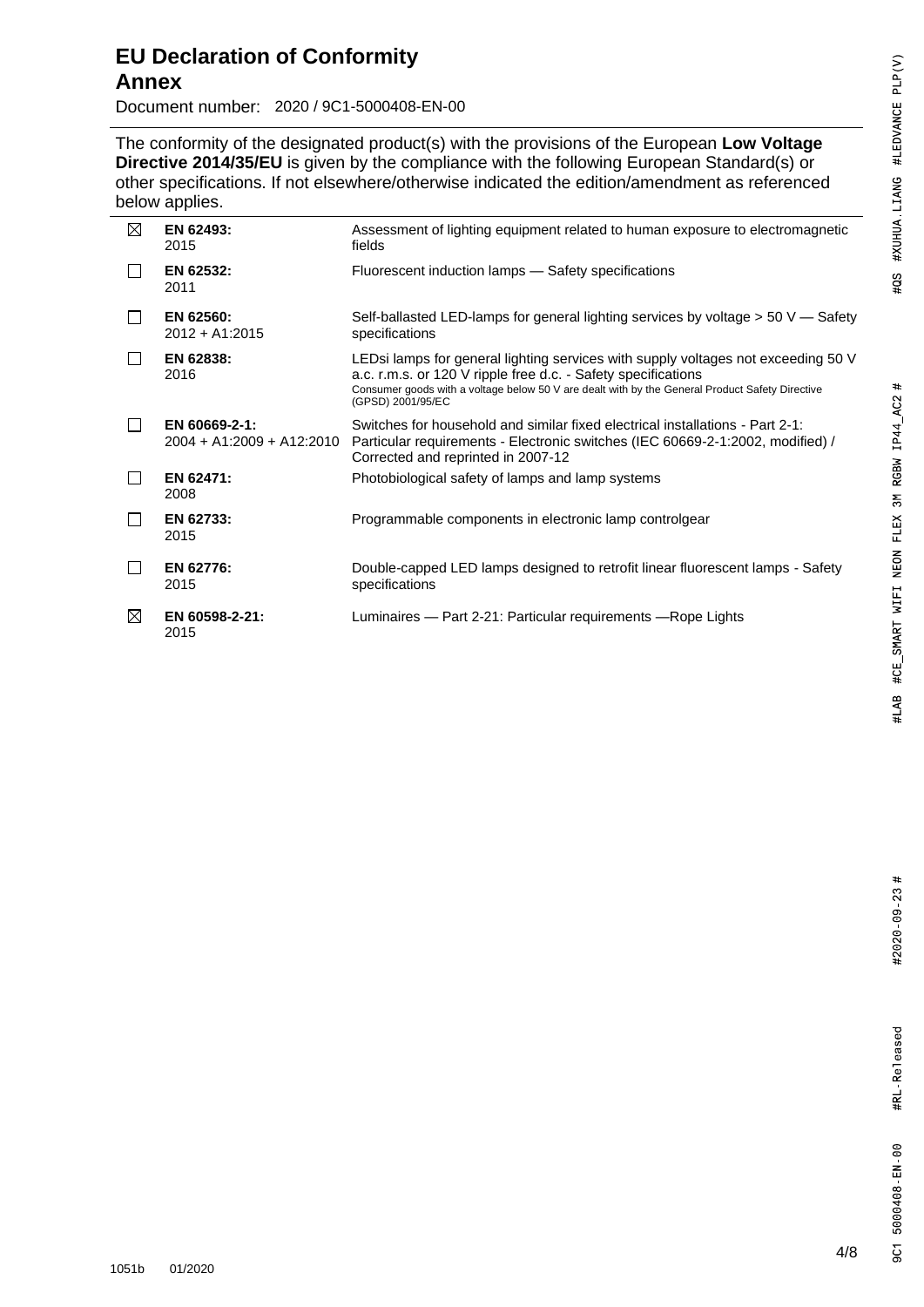Document number: 2020 / 9C1-5000408-EN-00

The conformity of the designated product(s) with the provisions of the European **EMC Directive**, **2014/30/EU** is given by the compliance with the following European Standard(s) or other specifications. If not elsewhere/otherwise indicated the edition/amendment as referenced below applies.

| ⊠           | <b>EN IEC 55015:</b><br>2019   | Limits and methods of measurement of radio disturbance characteristics of<br>electrical lighting and similar equipment                                                                                                                                                     |
|-------------|--------------------------------|----------------------------------------------------------------------------------------------------------------------------------------------------------------------------------------------------------------------------------------------------------------------------|
| $\boxtimes$ | EN 61000-3-2:<br>2014          | Electromagnetic compatibility (EMC) — Part 3-2: Limits — Limits for harmonic<br>current emissions (equipment input current ≤ 16 A per phase)                                                                                                                               |
| ⊠           | EN 61000-3-3:<br>2013+ A1:2019 | Electromagnetic compatibility (EMC) - Part 3-3: Limits - Limitation of voltage<br>changes, voltage fluctuations and flicker in public low voltage supply systems, for<br>equipment with rated current $\leq$ 16 A per phase and not subjected to conditional<br>connection |
| ⊠           | EN 61547:<br>2009              | Equipment for general lighting purposes — EMC immunity requirements                                                                                                                                                                                                        |
|             | <b>EN 50498: 2010</b>          | Electromagnetic compatibility (EMC) –<br>Product family standard for aftermarket electronic equipment in vehicles                                                                                                                                                          |

 $\Box$ 

2020 / 9C1-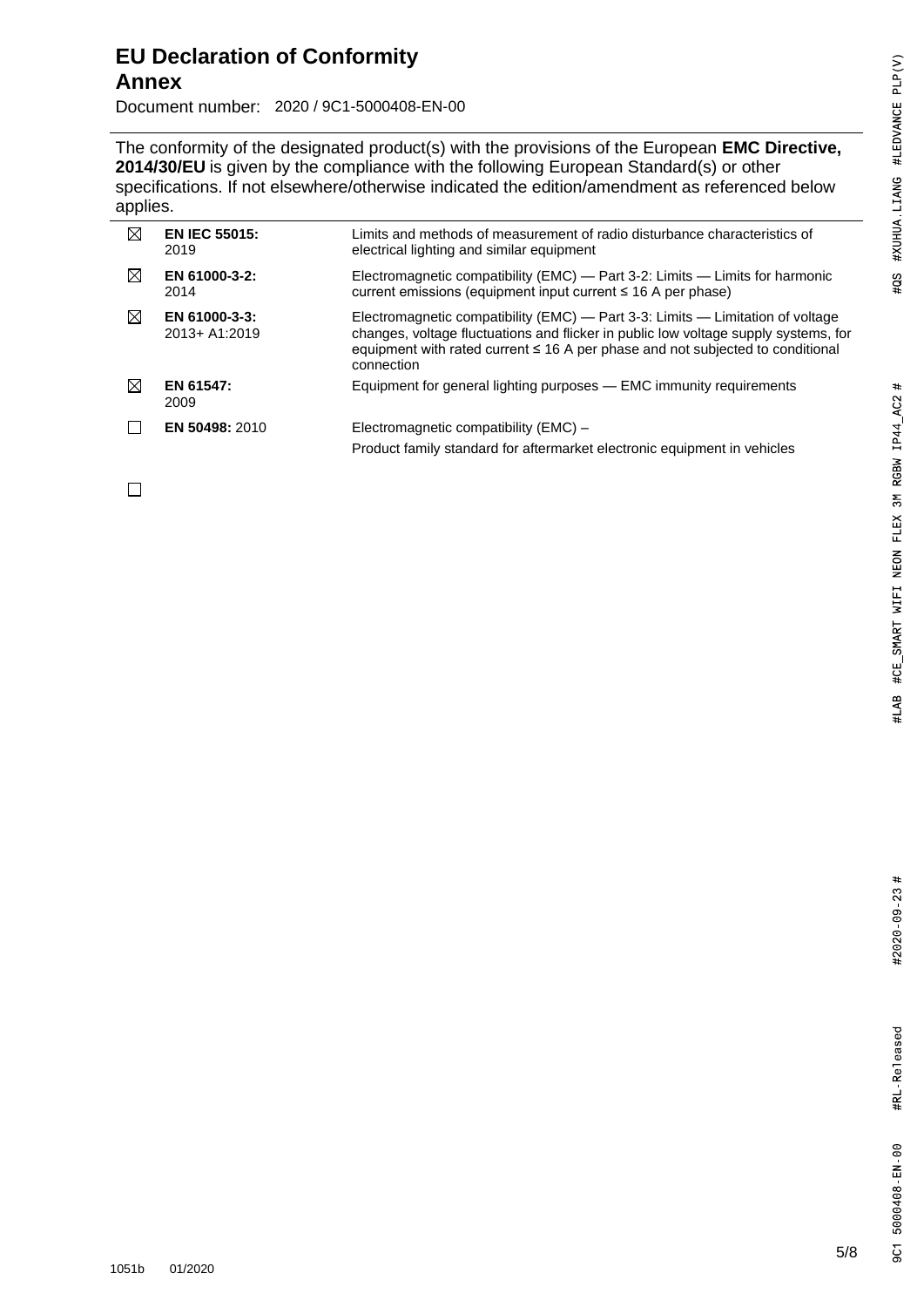## **EU Declaration of Conformity Annex**

Document number: 2020 / 9C1-5000408-EN-00

The conformity of the designated product(s) with the provisions of the European **eco design (ERP) Directive 2009/125/EC** is given by the compliance with the following European Standard(s). If not elsewhere/otherwise indicated the edition/amendment as referenced below applies.

| EN 62442-1:<br>2018            | Energy performance of lamp controlgear - Part 1: Controlgear for fluorescent<br>lamps - Method of measurement to determine the total input power of controlgear<br>circuits and the efficiency of the controlgear |
|--------------------------------|-------------------------------------------------------------------------------------------------------------------------------------------------------------------------------------------------------------------|
| IEC 62442-2:<br>FN.<br>2019    | Energy performance of lamp controlgear -<br>Part 2: Controlgear for high intensity discharge lamps (excluding fluorescent<br>lamps) – Method of measurement to determine the efficiency of the controlgear        |
| <b>EN IEC 62442-3:</b><br>2019 | Energy performance of lamp controlgear -<br>Part 3: Controlgear for halogen lamps and LED modules - Method of<br>measurement to determine the efficiency of the controlgear                                       |

 $\Box$ 

# **EU Declaration of Conformity Annex**

Document number: 2020 / 9C1-5000408-EN-00

The conformity of the designated product(s) with the provisions of the European Directive **2011/65/EU (RoHS)** is given by the compliance with the following European Standard(s) or other specifications. If not elsewhere/otherwise indicated the edition/amendment as referenced below applies.

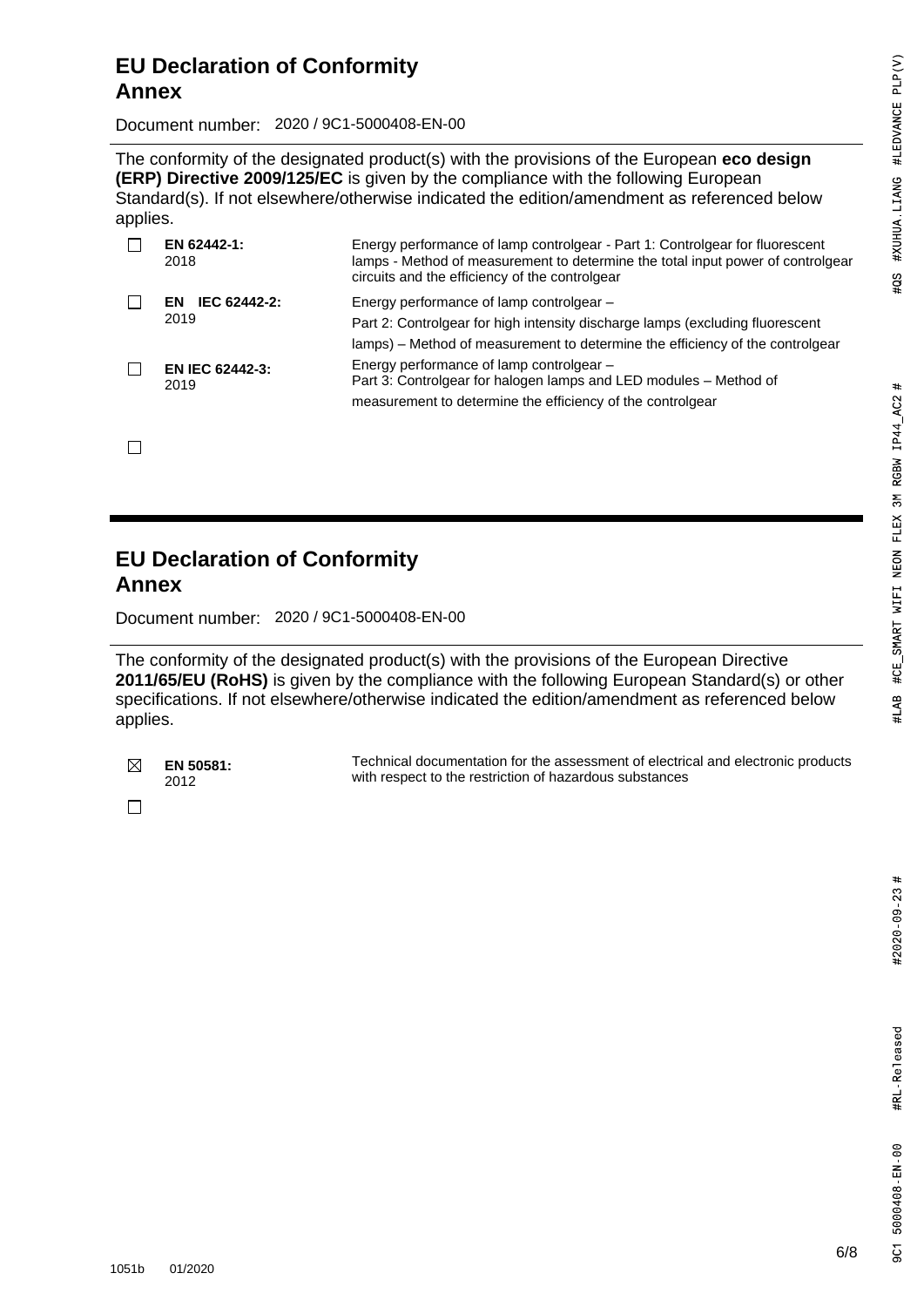Document number: 2020 / 9C1-5000408-EN-00

The conformity of the designated product(s) with the provisions of the European **Radio Equipment Directive 2014/53EU** is given by the compliance with the following European Standard(s). If not elsewhere/otherwise indicated the edition/amendment as referenced below applies

| $\boxtimes$ | EN 300 328 V2.2.2                         | Wideband transmission systems; Data transmission equipment operating in the<br>2,4 GHz ISM band and using wide band modulation techniques; Harmonised<br>Standard covering the essential requirements of article 3.2 of Directive<br>2014/53/EU                                                          |
|-------------|-------------------------------------------|----------------------------------------------------------------------------------------------------------------------------------------------------------------------------------------------------------------------------------------------------------------------------------------------------------|
|             | EN 300 440<br>V2.1.1&V2.2.                | Short Range Devices (SRD); Radio equipment to be used in the 1GHz to 40GHz<br>frequency range; Harmonised Standard covering the essential requirements of<br>article 3.2 of Directive 2014/53/EU                                                                                                         |
| ⊠           | <b>ETSI EN 301 489-1</b><br>V2.2.3        | Electro Magnetic Compatibility (EMC) standard for radio equipment and services;<br>Part 1: Common technical requirements; Harmonised Standard covering the<br>essential requirements of article 3.1(b) of Directive 2014/53/EU and the essential<br>requirements of article 6 of Directive 2014/30/EU    |
|             | Draft EN 301 489-3<br>V2.1.1              | Electro Magnetic Compatibility (EMC) standard for radio equipment and services;<br>Part 3: Specific conditions for Short-Range Devices (SRD) operating on<br>frequencies between 9 kHz and 246 GHz; Harmonised Standard covering the<br>essential requirements of article 3.1(b) of Directive 2014/53/EU |
| $\boxtimes$ | <b>Draft ETSI EN 301 489-17</b><br>V3.2.2 | Electro Magnetic Compatibility (EMC) standard for radio equipment and services;<br>Part 17: Specific conditions for Broadband Data Transmission Systems;<br>Harmonised Standard covering the essential requirements of article 3.1(b) of<br>Directive 2014/53/EU                                         |
|             | EN 62479: 2010                            | Assessment of the compliance of low-power electronic and electrical equipment<br>with the basic restrictions related to human exposure to electromagnetic fields (10<br>MHz to 300 GHz)                                                                                                                  |
| $\boxtimes$ | EN 62311: 2008                            | Assessment of electronic and electrical equipment related to human exposure<br>restrictions for electromagnetic fields (0Hz to 300 GHz)                                                                                                                                                                  |
| ⊠           | EN 50665: 2017                            | Generic standard for assessment of electronic and electrical equipment related to<br>human exposure restrictions for electromagnetic fields (0Hz to 300 GHz)                                                                                                                                             |